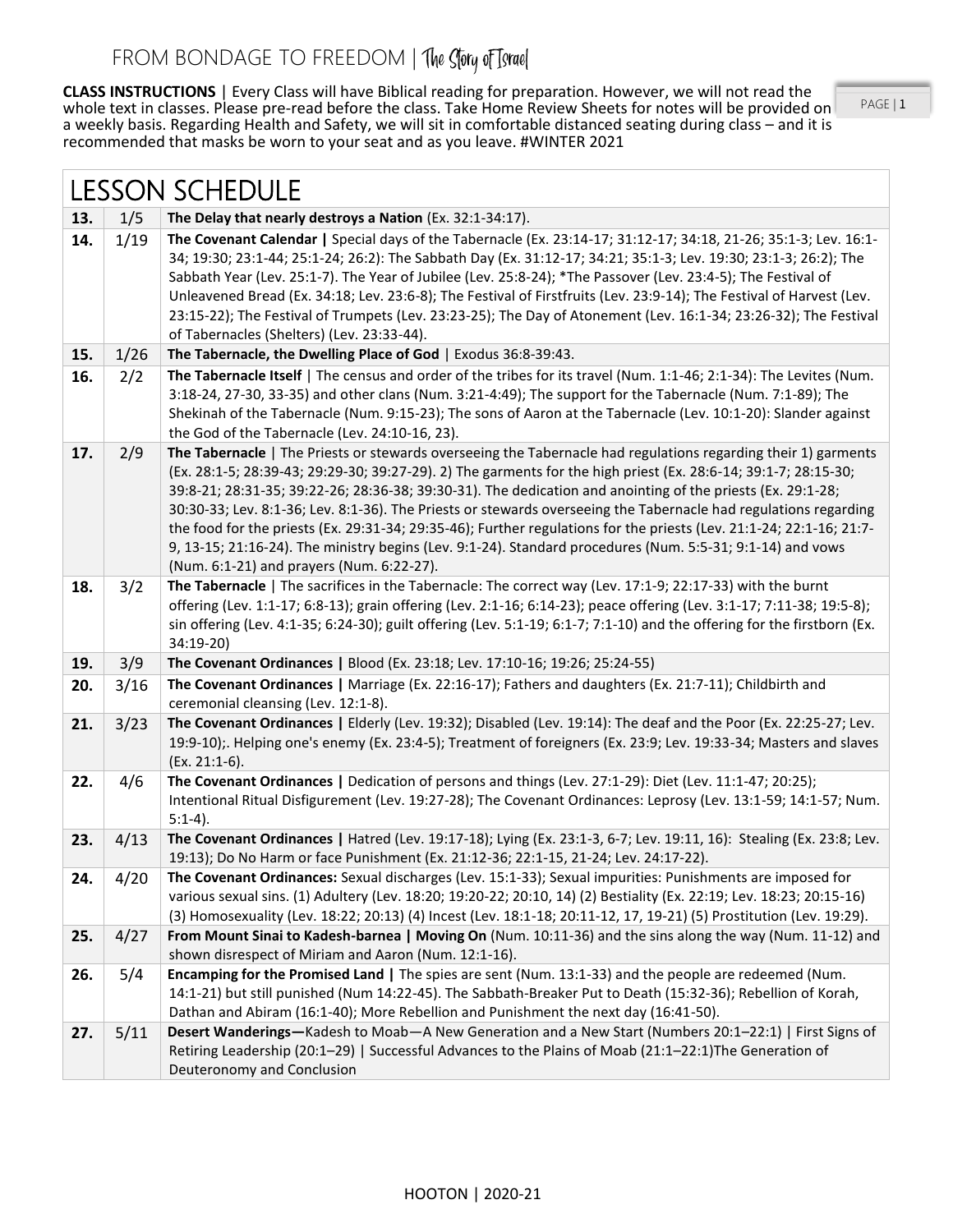## FROM BONDAGE TO FREEDOM | The Story of Tsrael

## Lesson 26 | 5/4/2021

**Encamping for the Promised Land** | The spies are sent (Num. 13:1-33) and the people are redeemed (14:1-21) but still punished (14:22-45); The Sabbath-Breaker Put to Death (15:32-36); Rebellion of Korah, Dathan and Abiram (16:1- 40); More Rebellion and Punishment the next day (16:41-50).

**This section in Numbers** (13:1-19:22) describes the second year since Exodus experienced at Kadesh and the upcoming 40 years. It's also important to note that Numbers 12 ends with the incident of Aaron and Miriam also complaining against Moses with the result that Miriam was afflicted with leprosy as a direct divine judgment upon her by God. And, it would be well to prepare our thinking that

if leaders rebel against the leader, another set of leaders will rebel. While the succeeding rebellions are not said to have precipitated because of Miriam, it was something that did not prevent future rebellions either.

The nation is in Kadesh-Barnea which was an enormous and lush oasis on the desert's edge, on the southern border of the Land of Canaan.

## **The Spies and their Mission**. Numbers 13 records the pivotal experience for the nation in their trek to the promised land. The

command, choice and commission of the spies (13:1-20) is clearly revealed so that every generation thereafter would see what happened in the wilderness. These men were on a reconnaissance mission; to observe the land of Canaan and bring back a report to the nation. It's clear the reason God sent them was not really to investigate a winning strategy to take the land but instead to affirm His fidelity to give it to them. According to Deuteronomy 1:20-25, the plan to send spies did not directly originate with Moses, but came from the people. Moses told them simply to go and take the land, and the people suggested this plan to Moses (c.f. 1:22). Moses was pleased with the plan (23). *God already told them what the land was like*. At the burning bush, God told him the land of Canaan was a good and large land, to a land flowing with milk and honey (Exodus 3:8), and Moses told the people of the goodness of the land (Exodus 13:5). Instead of saying "Despite all these challenges, God will…", the ten said "how could we ever…" While much of what they said about the land and people was true from a human perspective (i.e. "that they are stronger than we") but to say, "we are not able to go up against the people" was a lie. The Ten failed the test. But Caleb (with Joshua) passed. It took great courage for them to stand against the tide of unbelief and doubt. They had the spirit of "Let God be true but every man a liar" (Romans 3:4).

Israel stood barely a year out of Egypt, on the threshold of the Promised Land. Over the first part of Numbers, God had fully prepared them – they had been ordered and organized; cleansed and purified; set apart and blessed; taught how to give and how to function as priests; had been made to remember judgment spared and deliverance brought; and had been given God's presence as a guide and the tools needed to lead the people. The unbelief of the ten spies truly represented the unbelieving heart of the nation. Israel wept that night upon hearing that the enemies in Canaan were too formidable, they thought. Although their murmuring was directed first towards Moses and Aaron, still, the brothers were the LORD's leaders; the nation was murmuring against the LORD. They grumbled (14:1-2); They pine for Egypt (3-4); They rebel for a new leader (5).

Moses and Aaron were older and wiser and therefore knew how bad the situation was. Yet in their youth, Joshua and Caleb are more optimistic, so they attempt to persuade the people through manifesting grief, reminding them of God's promises and warning (14:7-9). God does not even speak with the nation; He knows they are past hearing Him. He will speak with Moses, and Moses alone, and tell him the nation will be given what they said and He will restart with him. But Moses did not entertain God's offer for a moment. Instead, he pled for the nation again and loved them despite their rebellion, and he was zealous for the glory of God. Moses glories in the power of God but asks that God would use His power by showing mercy and longsuffering to a rebellious Israel. Moses' prayer mattered and God listened. This was grace. Divine Justice was served on those older than 20, but grace was given to the next generation.